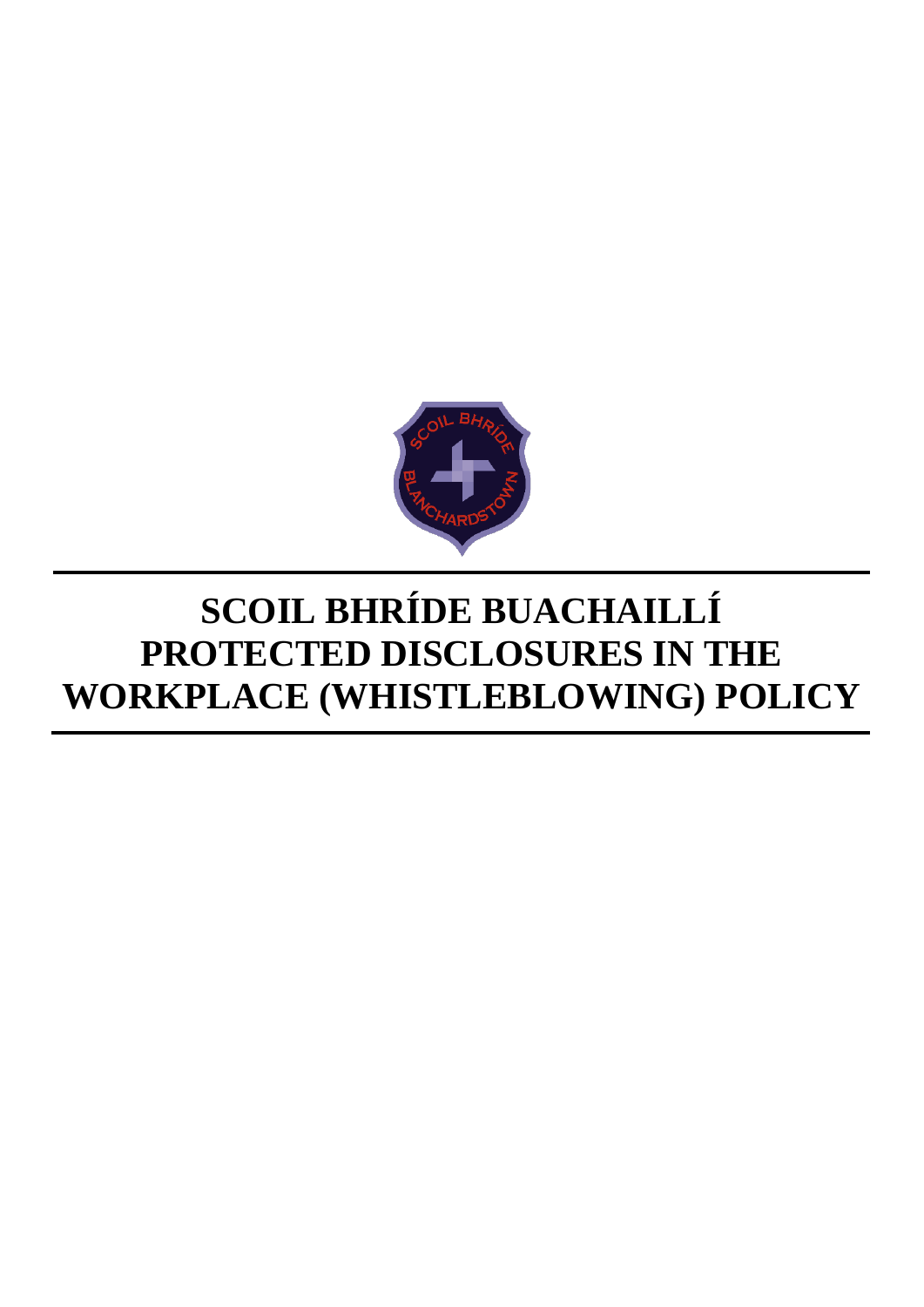## **Contents**

- 1. Introduction
- 2. Our Commitment
- 3. To whom does the policy apply?
- 4. Aims of the policy
- 5. What types of concerns can be raised?
- 6. What types of concerns should not be raised under this policy?
- 7. Safeguards and Penalisation
- 8. Confidentiality
- 9. Raising a concern anonymously
- 10. Procedures
- 11. Ratification and Review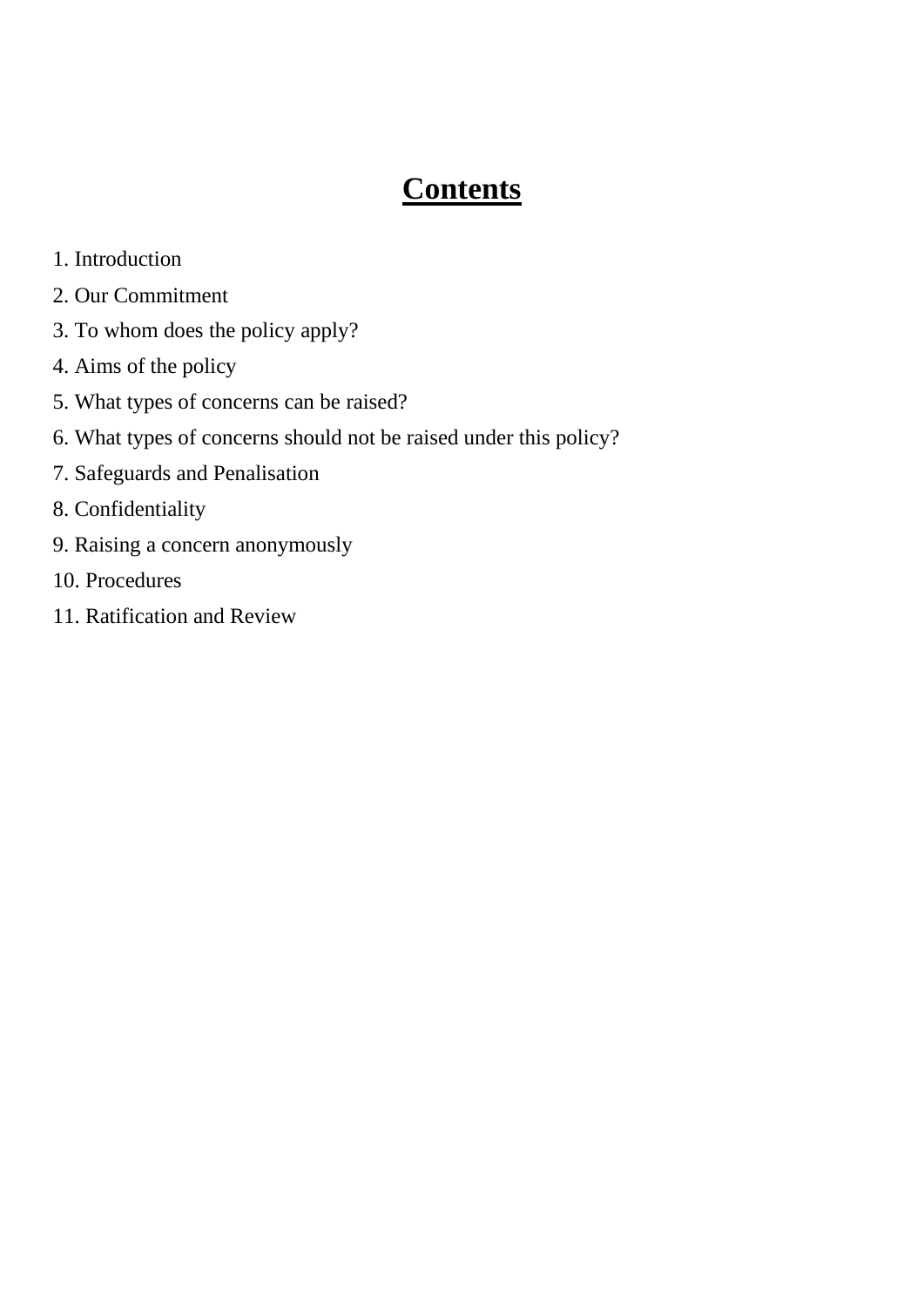### **1**. **Introduction**

Whistleblowing is the term used when a worker raises a concern about a relevant wrongdoing such as possible fraud, crime, danger or failure to comply with any legal obligation which came to the worker's attention in connection with the worker's employment. Relevant wrongdoings are broadly defined in the Protected Disclosures Act 2014 and include the following:

- $\checkmark$  Commission of an offence has happened, is happening, or is likely to happen;
- $\checkmark$  Failure to comply with any legal obligation (other than one arising under the worker's contract of employment);
- $\checkmark$  Miscarriage of justice;
- $\checkmark$  Health and safety of any individual;
- $\checkmark$  Misuse of public money;
- $\checkmark$  Gross mismanagement by public body;
- $\checkmark$  Damage to the environment;
- $\checkmark$  Destruction or concealment of information relating to any of the above.

In Scoil Bhríde Buachaillí, whistleblowing may occur when a staff member raises a concern or discloses information which relates to wrongdoing, illegal practices or unethical conduct which has come to his/her attention through work.

This policy is intended to encourage and enable staff members to raise concerns within our school rather than overlooking a problem or "blowing the whistle" externally. Under this policy a staff member is entitled to raise concerns or disclose information without fear of penalisation or threat of less favourable treatment, discrimination or disadvantage.

#### **2. Our Commitment**

Scoil Bhríde Buachaillí is committed to maintaining an open culture with the highest standards of honesty and accountability where our staff members can report any concerns in confidence.

#### **3. To whom does the policy apply?**

This policy applies to all staff members.

It is important to note that if a staff member has a concern in relation to his/her own employment or personal circumstances in the workplace it should be dealt with by way of the relevant Grievance Procedure (i.e. INTO grievance procedure for teachers; IMPACT grievance procedure for relevant staff members and his/her contractual grievance procedure for contracted staff members). Likewise, concerns arising in regard to workplace relationships should generally be dealt with through our Disciplinary & Grievance Policy and/or our Equality & Anti-Harassment Policy and/or the *Working Together: Procedures and Policies for Positive Staff Relations* document agreed by INTO and school management bodies.

It is also important to note that this policy does not replace any legal reporting or disclosure requirements. Where statutory reporting requirements and procedures exist, these must be complied with fully.

#### **4. Aims of the policy**

- $\checkmark$  To encourage staff to feel confident and safe in raising concerns and disclosing information;
- $\checkmark$  To provide avenues for staff to raise concerns in confidence and receive feedback on any action taken;
- $\checkmark$  To ensure that staff receive a response where possible to their concerns and information disclosed;
- $\checkmark$  To reassure staff that they will be protected from penalisation or any threat of penalisation.

#### **5. What types of concerns can be raised?**

A concern or disclosure should relate to a relevant wrongdoing such as possible fraud, crime, danger or failure to comply with any legal obligation which has come to a staff member's attention in connection with his/her employment and about which he/she has a reasonable belief of wrongdoing.

#### **6. What types of concerns should not be raised under this policy?**

A personal concern, for example a grievance around a staff member's own contract of employment, would not be regarded as a whistleblowing concern and would be more appropriately processed through the relevant Grievance Procedure.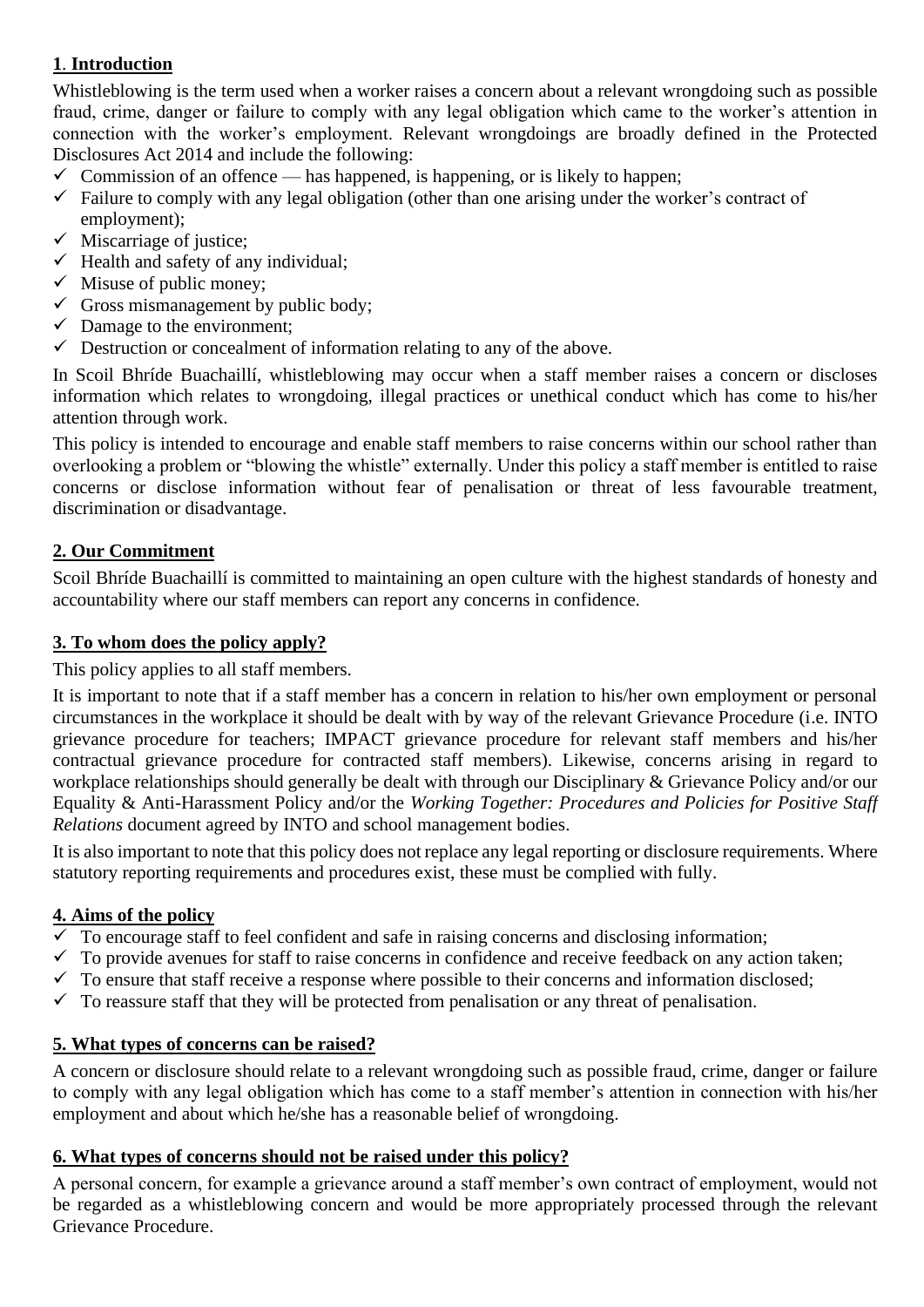#### **7. Safeguards and Penalisation**

A worker who makes a disclosure and has a reasonable belief of wrongdoing will not be penalised by the school, even if the concerns or disclosure turn out to be unfounded.

If a staff member believes that he/she is being subjected to penalisation as a result of making a disclosure under this procedure, he/she should inform the Principal or Chairperson of the Board of Management immediately. Penalisation includes suspension/dismissal, disciplinary action, demotion, discrimination, threats or other unfavourable treatment arising from raising a concern or making a disclosure on the basis of reasonable belief for doing so.

Staff members who penalise or retaliate against those who have raised concerns under this policy will be subject to disciplinary action.

Staff members are not expected to prove the truth of an allegation. However, they must have a reasonable belief that there are grounds for their concern. It should be noted that appropriate disciplinary action may be taken against any staff member who is found to have raised a concern or raised a disclosure with malicious intent.

#### **8. Confidentiality**

This school is committed to protecting the identity of the staff member raising a concern and ensures that relevant disclosures are treated in confidence. The focus will be on the wrongdoing rather than the person making the disclosure. However, there are circumstances, as outlined in the Act, where confidentiality cannot be maintained, particularly in a situation where the staff member is participating in an investigation into the matter being disclosed. Should such a situation arise, the school will make every effort to inform the staff member that his/her identity may be disclosed.

#### **9. Raising a concern anonymously**

A concern may be raised anonymously. However, on a practical level, it may be difficult to investigate such a concern. The school would encourage staff members to put their names to allegations, with an assurance of confidentiality where possible, in order to facilitate appropriate follow-up. This will make it easier for the school to assess the disclosure and take appropriate action including an investigation if necessary.

#### **10. Procedures**

#### 10.1 With whom should you raise your concern?

As a first step, appropriate concerns should be raised with the Principal or Deputy Principal. However, should a staff member not wish to use this route, for example given the seriousness and sensitivity of the issues involved, he/she should approach the Chairperson of the Board of Management.

#### 10.2 How does somebody raise a concern?

Concerns may be raised verbally or in writing. Should a staff member raise a concern verbally, a discussion will take place between him/her and the Principal/Deputy Principal/Chairperson of Board of Management, and the staff member may be advised to put the concern in writing, if it is decided between both parties that there is merit to the concern or disclosure. The written concern/disclosure should give the background and history of the concern, giving relevant details, insofar as is possible, such as dates, sequence of events and description of circumstances.

The earlier the concern is expressed, the easier it will be for the school to deal with the matter quickly.

Having received the written concern, representatives from the Board of Management will arrange a meeting to discuss the matter with the staff member on a strictly confidential basis. It will need to be clarified at this point if the concern is appropriate to this procedure or is a matter more appropriate to other procedures, for example the Disciplinary & Grievance or Equality & Anti-Harassment procedures. The staff member can choose whether or not he/she wants to be accompanied by a colleague or a trade union representative. With regard to confidentiality, it is important that there should be an awareness of respecting sensitive school information, which, while unrelated to the disclosure, may be disclosed in the course of a consultation or investigation process.